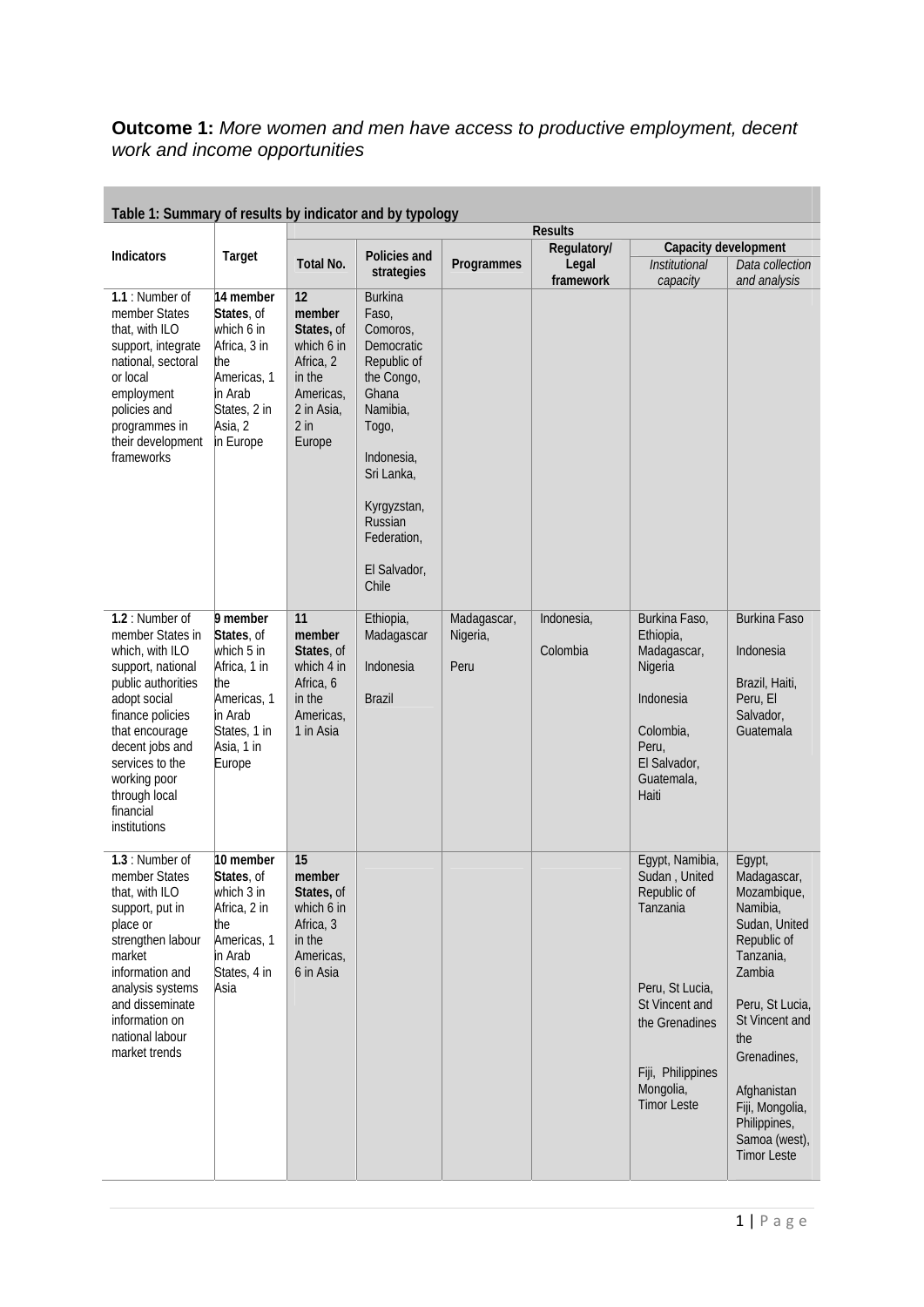| 1.4 : Number of<br>member States<br>that, with ILO<br>support, include<br>the promotion of<br>productive<br>employment,<br>decent work and<br>income<br>opportunities, in<br>their disaster risk<br>reduction/recovery<br>measures and in<br>their conflict<br>prevention,<br>reconstruction and<br>recovery<br>programmes | 7 member<br>States, of<br>which 3 in<br>Africa, 1 in<br>the<br>Americas, 2<br>in Arab<br>States, 1 in<br>Asia | 6<br>member<br>States, of<br>which 1 in<br>Africa, 1<br>in<br>the<br>Americas,<br>1 in Arab<br>States, 3<br>in Asia                      | Haiti                                                                                       | Somalia<br>Palestinian<br>Territory,<br>Occupied<br>Indonesia<br>Solomon<br><b>Islands</b><br>Sri Lanka<br>Haiti |                                                                             | Somalia<br>Palestinian<br>Territory,<br>Occupied<br>Indonesia<br>Solomon<br><b>Islands</b><br>Sri Lanka<br>Haiti |                                                 |
|----------------------------------------------------------------------------------------------------------------------------------------------------------------------------------------------------------------------------------------------------------------------------------------------------------------------------|---------------------------------------------------------------------------------------------------------------|------------------------------------------------------------------------------------------------------------------------------------------|---------------------------------------------------------------------------------------------|------------------------------------------------------------------------------------------------------------------|-----------------------------------------------------------------------------|------------------------------------------------------------------------------------------------------------------|-------------------------------------------------|
| 1.5 : Number of<br>member States<br>that, with ILO<br>support, show an<br>increasing<br>employment<br>content of<br>investments in<br>employment-<br>intensive<br>infrastructure<br>programmes for<br>local development                                                                                                    | 7 member<br>States, of<br>which 2 in<br>Africa, 2 in<br>the<br>Americas, 2<br>in Asia, 1 in<br>Europe         | $\overline{7}$<br>member<br>States, of<br>which 3 in<br>Africa, 2<br>$\mathsf{in}$<br>the<br>Americas,<br>2 in Asia,<br>$0$ in<br>Europe | Ethiopia,<br>Ghana,<br>Kenya<br>Indonesia<br><b>Timor Leste</b><br>El Salvador,<br>Paraguay | Ethiopia,<br>Ghana, Kenya<br>Indonesia<br><b>Timor Leste</b><br>El Salvador,<br>Paraguay                         | Ghana, Kenya<br>Indonesia<br><b>Timor Leste</b><br>El Salvador,<br>Paraguay | Ethiopia,<br>Ghana, Kenya<br>Indonesia,<br><b>Timor Leste</b><br>El Salvador,<br>Paraguay                        | Kenya,<br>Indonesia<br>El Salvador,<br>Paraguay |
| $1.6:$ Number of<br>member States<br>where, with ILO<br>support,<br>governments,<br>employers' and/or<br>workers'<br>organizations<br>have<br>taken initiatives in<br>policy areas that<br>facilitate transition<br>of informal<br>activities to<br>formality                                                              | 4 member<br>States, of<br>which 2 in<br>Africa, 1 in<br>the<br>Americas, 1<br>in Asia                         | 5<br>member<br>States, of<br>which 1 in<br>Africa, 3in<br>the<br>Americas,<br>1 in Asia                                                  | Namibia,<br>Mongolia,<br>Honduras,<br>El Salvador,<br>Costa Rica                            |                                                                                                                  |                                                                             |                                                                                                                  |                                                 |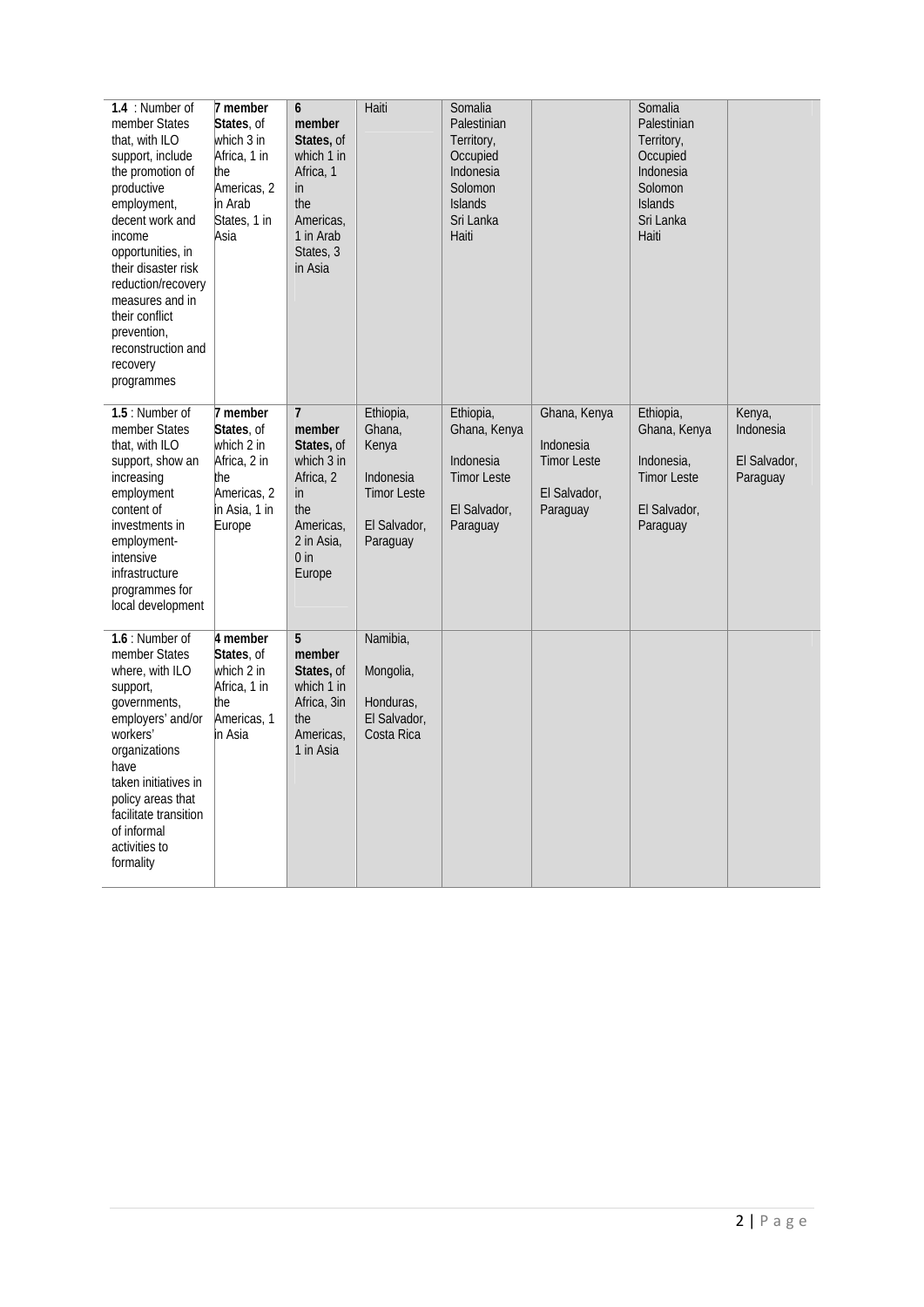| Table 2: ILO results chain: Country examples (4 cases spread across indicators and regions) |                                                                                                                                                                                                                                                                                                                                                                                                                                                                                                                                                                                                                                                                                                                                                                                                                                                                                                                                                                            |                                                                                                                                                                                                                                                                                                                                                                                                                                                                                                                                                                                                                                                                                                                                                                                                                                                                                                                                                                                                                                                                      |                     |  |  |  |
|---------------------------------------------------------------------------------------------|----------------------------------------------------------------------------------------------------------------------------------------------------------------------------------------------------------------------------------------------------------------------------------------------------------------------------------------------------------------------------------------------------------------------------------------------------------------------------------------------------------------------------------------------------------------------------------------------------------------------------------------------------------------------------------------------------------------------------------------------------------------------------------------------------------------------------------------------------------------------------------------------------------------------------------------------------------------------------|----------------------------------------------------------------------------------------------------------------------------------------------------------------------------------------------------------------------------------------------------------------------------------------------------------------------------------------------------------------------------------------------------------------------------------------------------------------------------------------------------------------------------------------------------------------------------------------------------------------------------------------------------------------------------------------------------------------------------------------------------------------------------------------------------------------------------------------------------------------------------------------------------------------------------------------------------------------------------------------------------------------------------------------------------------------------|---------------------|--|--|--|
| Country                                                                                     | ILO contribution (outputs delivered by the<br>Office)                                                                                                                                                                                                                                                                                                                                                                                                                                                                                                                                                                                                                                                                                                                                                                                                                                                                                                                      | Results (action taken by the country)                                                                                                                                                                                                                                                                                                                                                                                                                                                                                                                                                                                                                                                                                                                                                                                                                                                                                                                                                                                                                                | Gender-<br>specific |  |  |  |
| Namibia<br>(indicator<br>1.1)                                                               | The ILO invited tripartite representatives to the<br>$\bullet$<br>National Employment Policy training course at<br>the ILO Training Centre in Turin in order to<br>build and strengthen their capacity in<br>formulating NEP.<br>The ILO built the capacity of the inter-<br>$\bullet$<br>ministerial, tripartite plus task force through<br>workshops.<br>Technical assistance was provided by ILO to<br>$\bullet$<br>policy formulation process.                                                                                                                                                                                                                                                                                                                                                                                                                                                                                                                         | The National Employment Policy was formulated in a<br>participatory manner and was launched by the<br>President of the Republic of Namibia at a National<br>Labour and Employment Conference in October<br>2013.                                                                                                                                                                                                                                                                                                                                                                                                                                                                                                                                                                                                                                                                                                                                                                                                                                                     |                     |  |  |  |
| Brazil<br>(indicator<br>1.2)                                                                | Through the Access to Insurance Initiative<br>$\bullet$<br>(A2ii), which provides a platform for south-<br>south dialogue among policy makers, the ILO<br>provided advice to the Brazilian regulators<br>about specific content issues and the process<br>for securing stakeholder buy-in for the<br>regulations.<br>The ILO provided technical backstopping to<br>$\bullet$<br>the implementation partners in piloting<br>microinsurance<br>distribution<br>innovative<br>channels targeting vulnerable populations<br>The ILO facilitated participation of the 2<br>$\bullet$<br>partners of the above mentioned pilots in<br>knowledge sharing events in the region and<br>internationally<br>Through the<br>Microinsurance<br>Innovation<br>$\bullet$<br>Facility's knowledge dissemination platform,<br>the ILO has provided research documents and<br>cases studies from similar situations and<br>countries.                                                        | By end of 2012, new microinsurance legislation was<br>adopted by the Brazilian Microinsurance regulators<br>and published with the support of the Access to<br>Insurance Initiative (A2ii). The adopted policy<br>enables the use of a diverse range of distribution<br>channels to reach the low-income market, and<br>creates a new tier for a microinsurance company,<br>with lower capital requirements, to ease entry and<br>promote the formalization of informal insurance<br>schemes (e.g. operated by funeral parlours).<br>Through ILO direct facilitation, 2 partners of the<br>Microinsurance Facility started operating under the<br>new regulation in order to deliver services adapted to<br>the vulnerable population.<br>Bradesco and Zurich are providing microinsurance<br>services through new distribution channels newly<br>defined under the regulation, adapting their services<br>to the low income, financially excluded people, with<br>the aim to reduce their vulnerability. This was based<br>on the backstopping provided by the ILO. |                     |  |  |  |
| Peru<br>(indicator<br>1.3)                                                                  | The office prepared a 50 pages report on<br>$\bullet$<br>employment projections and trends for Peru<br>(2013-2020), using different assumptions<br>regarding the baseline and policy scenarios.<br>As background, the office prepared a set of<br>$\bullet$<br>statistical routines to carry out employment<br>projections by occupation and sector at the<br>national and sub-national level in Peru<br>The office also carried out a technical seminar<br>to train country officials to be able to use the<br>model<br>and<br>projection<br>the<br>routines<br>independently.                                                                                                                                                                                                                                                                                                                                                                                            | The Peruvian authorities provided in-depth technical<br>input into the statistical database that was used for<br>setting up the employment projections.                                                                                                                                                                                                                                                                                                                                                                                                                                                                                                                                                                                                                                                                                                                                                                                                                                                                                                              |                     |  |  |  |
| Indonesia<br>(indicator<br>1.5)                                                             | Support Indonesian constituents and other<br>$\bullet$<br>partners to optimize the employment outcomes<br>of public and community investments in<br>infrastructure and other works, including green<br>works for green jobs<br>Technical assistance provided for the<br>٠<br>development of a national tool for analysis of<br>macro-economic issues, the Dynamic SAM<br>(DySAM), and the strengthening of skills for<br>updating and adjusting this tool at the national<br>level<br>Technical assistance provided to the Ministry of<br>$\bullet$<br>Manpower and Transmigration's national<br>programme "Padat Karya" on employment-<br>intensive infrastructure investments<br>Strengthening targeting, monitoring and<br>$\bullet$<br>evaluation of Indonesia's national programme<br>Padat Karya. A joint study and ongoing<br>technical assistance is required to support<br>quality improvements in M&E systems<br>Capacity building for local resource-based<br>٠ | The Bank of Indonesia has trialled a<br>$\bullet$<br>methodology for updating their Financial Social<br>Accounting Matrix (F-SAM)) model. This new<br>methodology is based on the DySAM.<br>Indonesia's national programme on<br>$\bullet$<br>employment-intensive investments,<br>implemented through the Ministry of Manpower<br>and Transmigration, has adopted elements of<br>the Local Resource-Based approach which<br>integrates rights, skills, entrepreneurship, social<br>protection and social dialogue aspects of the<br>Decent Work Agenda<br>The Padat Karya manual for 2014 has allocated<br>$\bullet$<br>15% of its Padat Karya Programme budget in<br>2014 to strengthen implementation through<br>better targeting, monitoring and evaluation of its<br>national programme on employment-intensive<br>investments<br>2 provinces and 7 districts have adopted<br>٠<br>employment-intensive methodologies and local<br>resource-based approaches through the                                                                                        |                     |  |  |  |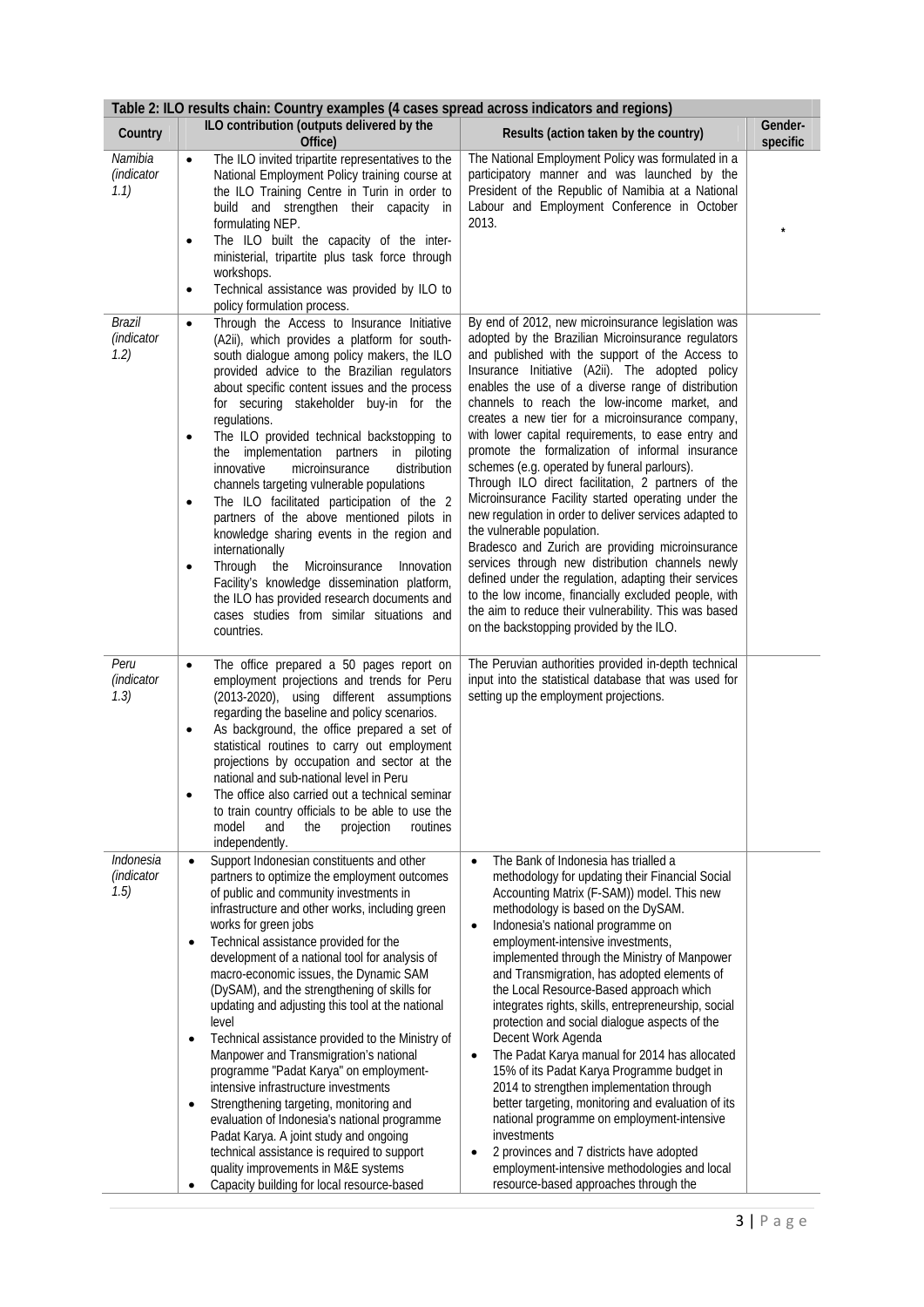|  | infrastructure works in Aceh and Nias afforded<br>technical assistance to 2 provinces and 7<br>districts for strengthening skills on the<br>implementation of employment-intensive<br>methodologies and local resource-based<br>approaches through demonstration projects<br>and application of ILO technical tools<br>Technical assistance for supporting the<br>demonstration of local resource-based<br>approaches in the context of climate change<br>was provided | application of ILO technical tools, technical<br>assistance and demonstration projects. These<br>included construction of road and foot<br>suspension bridges, roads and trails, water<br>supplies and sanitation facilities for 10,000<br>inhabitants as well as rehabilitation of traditional<br>villages, houses and megaliths<br>The sizeable REDD+ programme has<br>$\bullet$<br>demonstrated local resource-based<br>approaches in Kalimantan that integrate<br>employment and social protection through<br>technology choice, skills and entrepreneur-<br>ship, rights and social dialogue in the context of<br>mitigation and adaptation to climate change.<br>The project created over 10,000 days of work,<br>trained over 250 people in new skills and<br>entrepreneurship, improved farmers' access to<br>the value chain, rehabilitated 179 ha.<br>Gender dimension addressed both in the<br>$\bullet$<br>provision of local level planning and contracting<br>modalities, and in the operation of projects in<br>the different provinces and districts |
|--|------------------------------------------------------------------------------------------------------------------------------------------------------------------------------------------------------------------------------------------------------------------------------------------------------------------------------------------------------------------------------------------------------------------------------------------------------------------------|----------------------------------------------------------------------------------------------------------------------------------------------------------------------------------------------------------------------------------------------------------------------------------------------------------------------------------------------------------------------------------------------------------------------------------------------------------------------------------------------------------------------------------------------------------------------------------------------------------------------------------------------------------------------------------------------------------------------------------------------------------------------------------------------------------------------------------------------------------------------------------------------------------------------------------------------------------------------------------------------------------------------------------------------------------------------|
|--|------------------------------------------------------------------------------------------------------------------------------------------------------------------------------------------------------------------------------------------------------------------------------------------------------------------------------------------------------------------------------------------------------------------------------------------------------------------------|----------------------------------------------------------------------------------------------------------------------------------------------------------------------------------------------------------------------------------------------------------------------------------------------------------------------------------------------------------------------------------------------------------------------------------------------------------------------------------------------------------------------------------------------------------------------------------------------------------------------------------------------------------------------------------------------------------------------------------------------------------------------------------------------------------------------------------------------------------------------------------------------------------------------------------------------------------------------------------------------------------------------------------------------------------------------|

## **Lessons learned (word limit: 200)**

Good performance was achieved in most cases in meeting or exceeding targets in the wake of a global environment which witnessed increased demand and policy attention on widespread employment challenges. Political commitment by member states, key donor support and partnerships with other international and regional institutions proved critical in the effective and timely delivery of services to constituents under Outcome 1. Greater synergy and coherence in the cycle of research and knowledge, production of new accessible and customized tools, policy advisory services and capacity building initiatives, on themes such as on macroeconomic and sectoral strategies, transitions to formality, labour market information systems, methodological innovations in employment impact assessments of investment in infrastructure , facilitated informed dialogue amongst key actors and provided tangible results in the development of national employment policies and action plans. The production and extensive use of a Resource Guide that provides a holistic template on employment policy formulation and implementation, the introduction of a systematic capacity building course on the same with ITC multiplied the impact and outreach. In the next biennium, a similar approach will be extended to the newly published Resource Guide on multiple pathways to transitions to formality. Furthermore, the need for systematic assessment of effective approaches to employment and crisis response and deeper dissemination strategies in all regions through the ACIs has been clearly identified.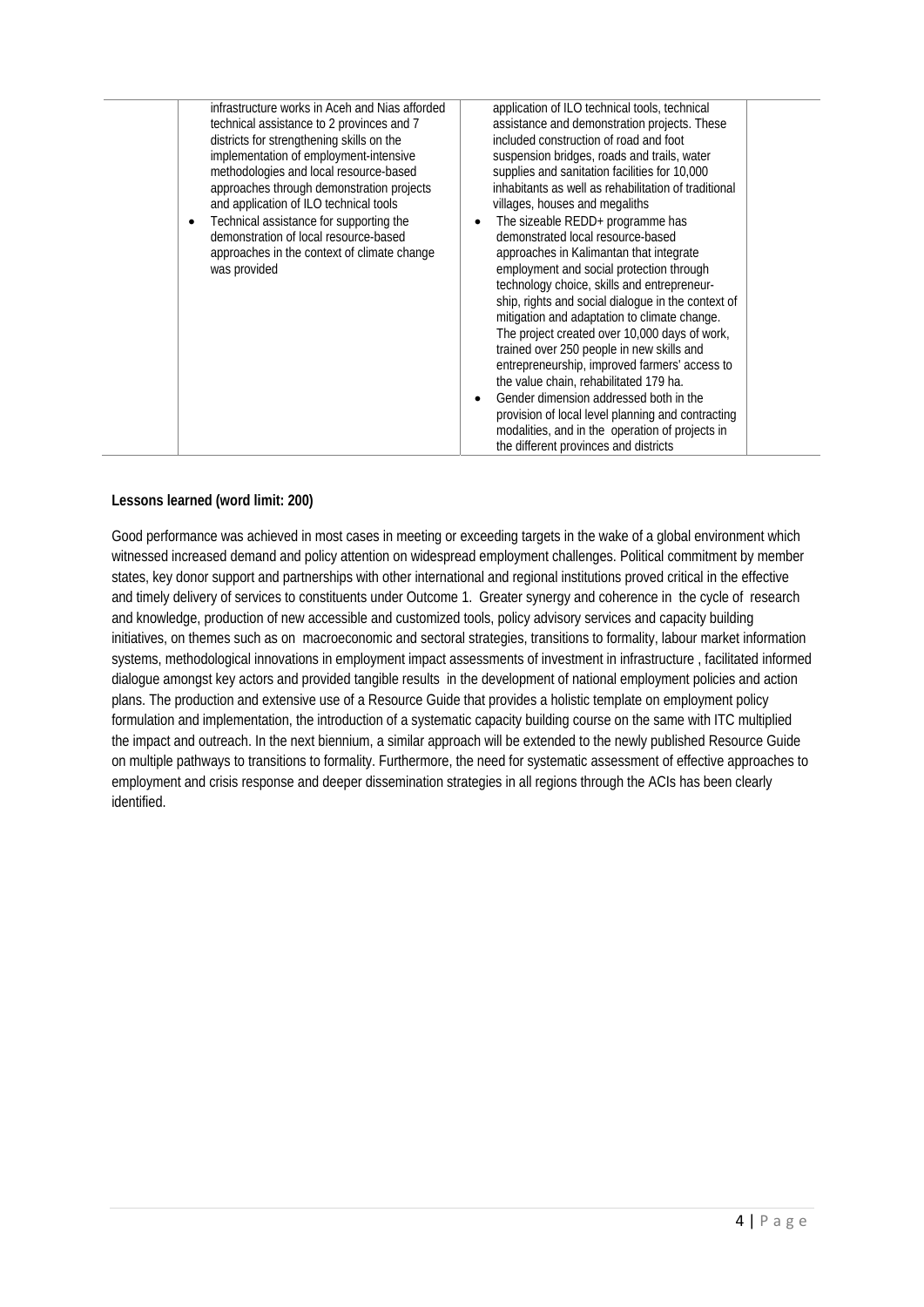|                                           | Table 3a GLOBAL: Summary of most significant outputs by typology                                                                                                                                                                                                                                                                                                                                                                                                                                                                                                                                                                                                                                                                                                                                                                                                                                                                                                                                                                                                                                                                                                                                                                                                                                                                                                                                                                                                                                                                                                                           |
|-------------------------------------------|--------------------------------------------------------------------------------------------------------------------------------------------------------------------------------------------------------------------------------------------------------------------------------------------------------------------------------------------------------------------------------------------------------------------------------------------------------------------------------------------------------------------------------------------------------------------------------------------------------------------------------------------------------------------------------------------------------------------------------------------------------------------------------------------------------------------------------------------------------------------------------------------------------------------------------------------------------------------------------------------------------------------------------------------------------------------------------------------------------------------------------------------------------------------------------------------------------------------------------------------------------------------------------------------------------------------------------------------------------------------------------------------------------------------------------------------------------------------------------------------------------------------------------------------------------------------------------------------|
| Knowledge generation<br>and dissemination | • Global Employment Trends (2012 and 2013)<br>• The informal economy and decent work: A policy resource guide, supporting transitions to formality<br>(Geneva, 2013) published in English and French, Spanish, Arabic<br>• A book (forthcoming), published by ILO and Palgrave MacMillan, on Beyond macroeconomic stability:<br>structural transformation and inclusive development. The book offers an elaboration of the limits of<br>conventional macroeconomic policies and enunciates alternative pathways that facilitate structural<br>transformation for promoting more and better jobs.<br>A book (forthcoming) on Capabilities for productive transformation and development: a new perspective<br>on industrial policies is presenting findings of a research project. The project elaborated a framework for<br>analysis of structural transformation that lead to growth, more and better jobs, and sustained<br>development paths. The conceptual framework and empirical findings identify collective capabilities as<br>major drivers of rapid, sustained and job-creating catching up processes and suggest strategies to shape<br>high performing productive transformation processes. They have contributed to the international policy<br>debate on structural transformation, economic development and industrial policies, and influenced<br>flagship publications such as the UNECA's 2013 Report on "Making the Most of Africa's Commodities:<br>Industrializing for Growth, Jobs and Economic Transformation", and UNIDO's Industrial Development<br>Report 2013. |
| Policy advice and<br>technical services   | • The new ILO-UN-DESA Global Policy Model that resulted from the global product "Using macro-models<br>to assess potential employment growth" was used to provide input for high-level technical G20 Sherpa<br>meetings. In particular, it was used to simulate the effect of global coordinated fiscal and wage policies<br>and their implications for macroeconomic stability. With the help of the model, input was provided<br>showing that a coordinated macroeconomic and wage policy approach among G20 countries would<br>produce sensibly higher GDP and employment growth rates over the medium term in comparison to a<br>continuation of current austerity measures.                                                                                                                                                                                                                                                                                                                                                                                                                                                                                                                                                                                                                                                                                                                                                                                                                                                                                                           |
| Capacity building                         | Employment Policy course held annually in ITC Turin designed to build capacities among government<br>officials, social partners and other relevant stakeholders on the design, implementation, monitoring and<br>evaluation of effective National Employment Policies. Course delivered to 98 participants (69 men, 29<br>women) from 29 member States in 2012-2013.                                                                                                                                                                                                                                                                                                                                                                                                                                                                                                                                                                                                                                                                                                                                                                                                                                                                                                                                                                                                                                                                                                                                                                                                                       |
| Policy dialogue and<br>advocacy           |                                                                                                                                                                                                                                                                                                                                                                                                                                                                                                                                                                                                                                                                                                                                                                                                                                                                                                                                                                                                                                                                                                                                                                                                                                                                                                                                                                                                                                                                                                                                                                                            |